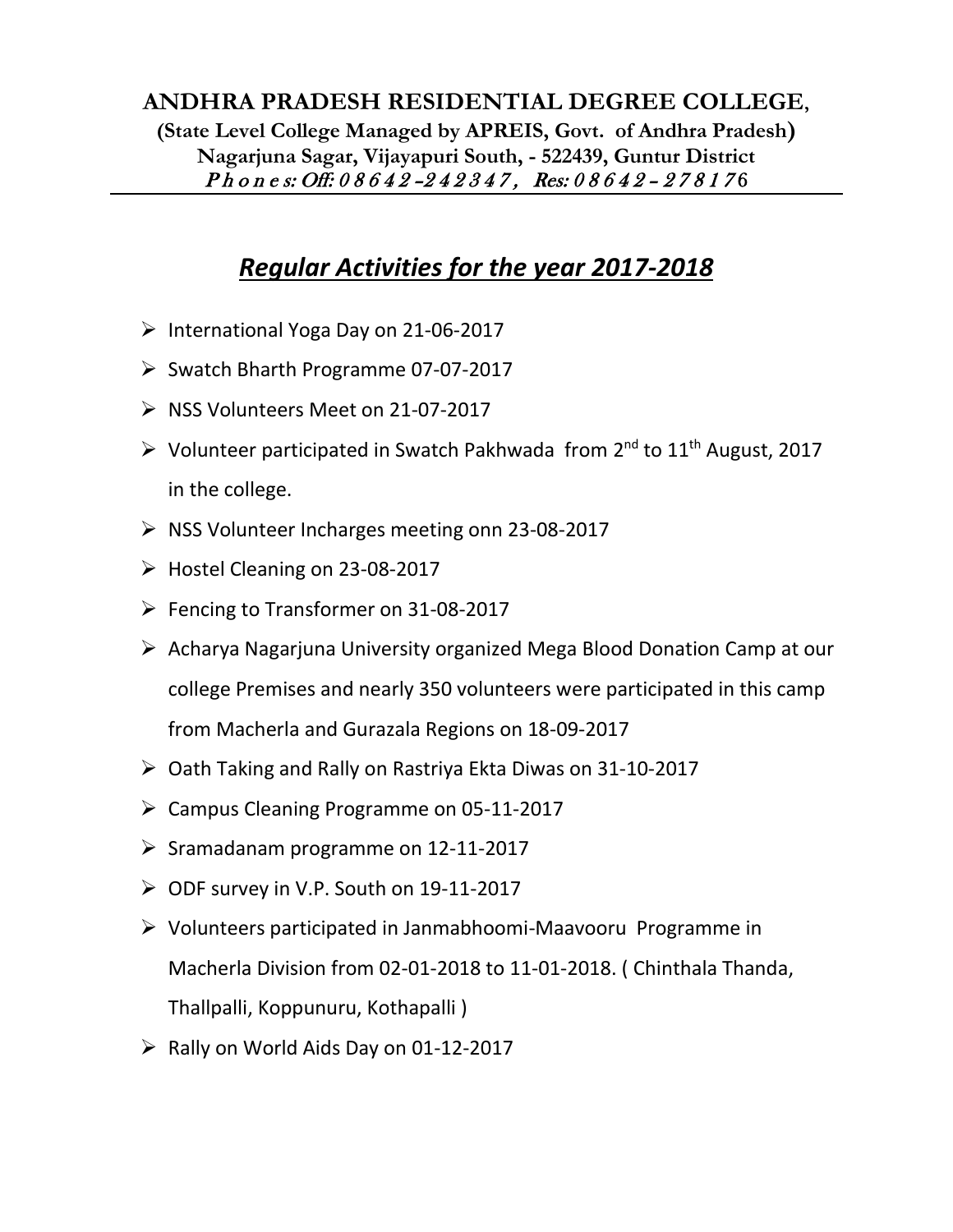- ➢ Mr V. Hanumanthu, II M.Sc., who was a NSS volunteer selected for Youth Festival and attended the camp at Greater Noida, Uttar Pradesh State organized from 12-01-2018 to 16-01-2018 for 4 days.
- ➢ Mr. K. Puli Raju, II M.Sc. and Mr. K. Jeevan Kumar, I M.Sc. is attended for Youth Festival selections held at Narasaraopet and Mr. K. Puli Raju, II M.Sc. selected for Youth Festival held at Tirupathi form 25<sup>th</sup> to 28<sup>th</sup> February, 2018.
- ➢ Campus Cleaning on occasion of Annual Day on 25-02-2018

### *Other Activities*

- ➢ Selection of volunteers for the year 2017-2018
- $\triangleright$  Jala Siri Rally along with R&B Department
- ➢ Demonstration of Piousness Snakes
- $\triangleright$  Our NSS Unit selected a new adopted village by name Brahmanandapuram Thanda 6 kms away from college after visited nearby 10 villages.
- $\triangleright$  NSS Foundation Day Prizes distributed to the Volunteers.
- $\triangleright$  A separate T-Shirt for every Volunteer
- ➢ Purchase of Equipments
- ➢ Rs. 16,000/- regular grant received from NSS Cell, ANU.

#### *Special Camp*

- ➢ Special Camp Conducted from 22-12-2017 to 28-12-2017
- $\triangleright$  Special Camp Conducted at our adopted village
- $\triangleright$  ODF survey reports submitted along with the report.
- $\triangleright$  44 selected volunteers participated in the camp
- $\triangleright$  Rs. 22,500/- Special Camp grant received from the NSS Cell, ANU.